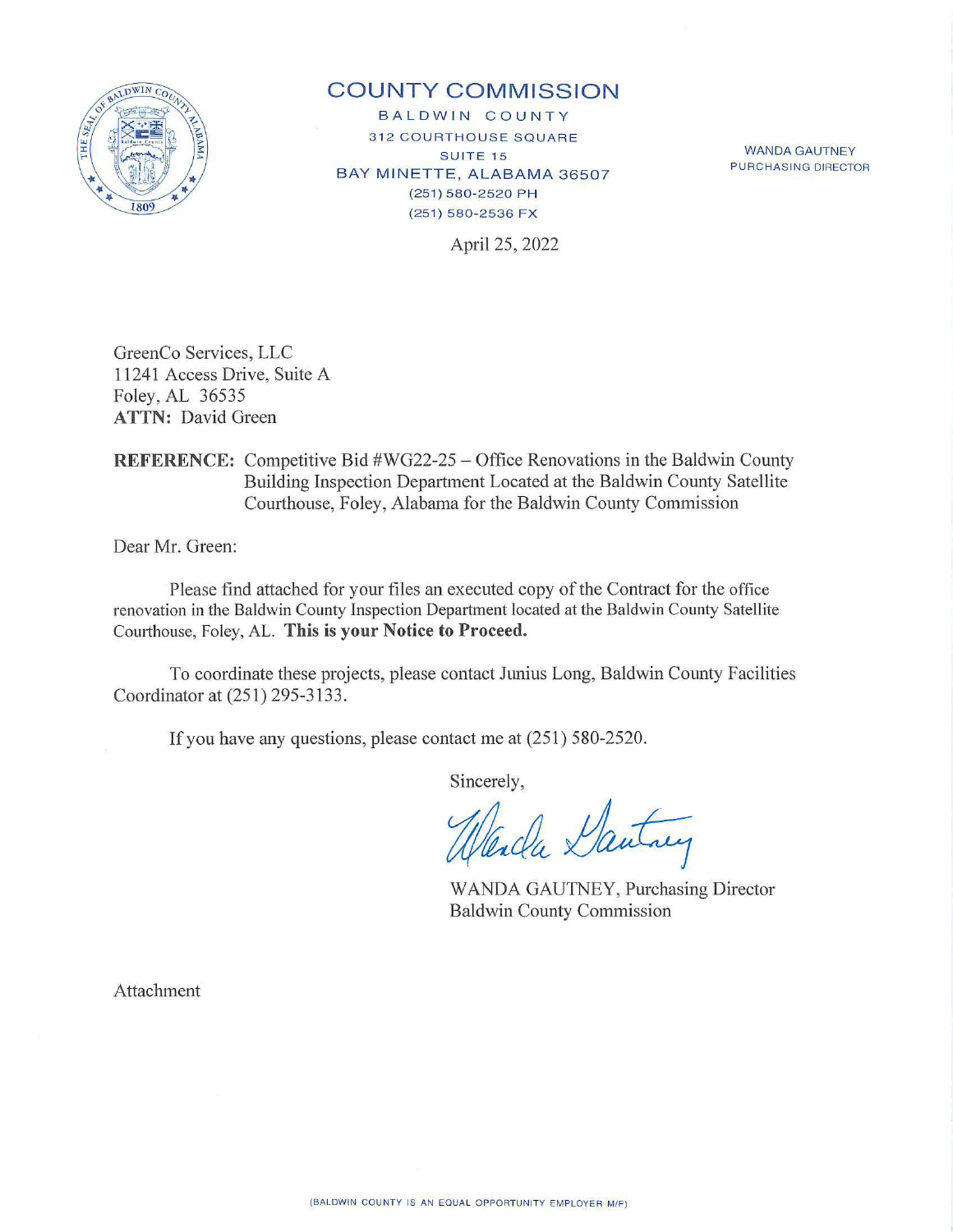State of Alabama (a) County of Baldwin )

## **CONTRACT FOR PROFESSIONAL AND CONSTRUCTION SERVICES**

This Contract for **Professional and Construction** Services is made and entered into by and between the County of Baldwin (hereinafter called "COUNTY") acting by and through its governing body, the Baldwin County Commission and GreenCo Services, LLC, (hereinafter referred to as "PROVIDER").

## **WITNESSETH:**

**Whereas,** at its regular meeting on Tuesday, March 2, 2022, the COUNTY authorized staff to solicit bids for the Office Renovations for the Baldwin County Building Inspection Department located in the Baldwin County Satellite Courthouse, Foley, Alabama; and

**Whereas,** PROVIDER presented the lowest bid to the COUNTY, and therefore, COUNTY wishes to retain PROVIDER to provide those services hereinafter set out under the following terms and conditions.

**NOW, THEREFORE,** in consideration of the premises and the mutual covenants herein contained, the sufficiency of which being hereby acknowledged, PROVIDER and COUNTY do hereby agree as follows:

**I.** Definitions. The following terms shall have the following meanings:

| A. COUNTY:     | Baldwin County, Alabama          |
|----------------|----------------------------------|
| B. COMMISSION: | <b>Baldwin County Commission</b> |
| C. PROVIDER:   | GreenCo Services, LLC            |

**II.** Obligations Generally. The COUNTY hereby retains, and the PROVIDER agrees to perform for the COUNTY, those professional and construction services as hereinafter set forth. This document shall serve as the binding Contract for the services of PROVIDER. PROVIDER shall immediately commence performance of the services outlined herein upon full execution of this Contract. All work shall be commenced and completed in a timely manner as, and at the times, herein set out.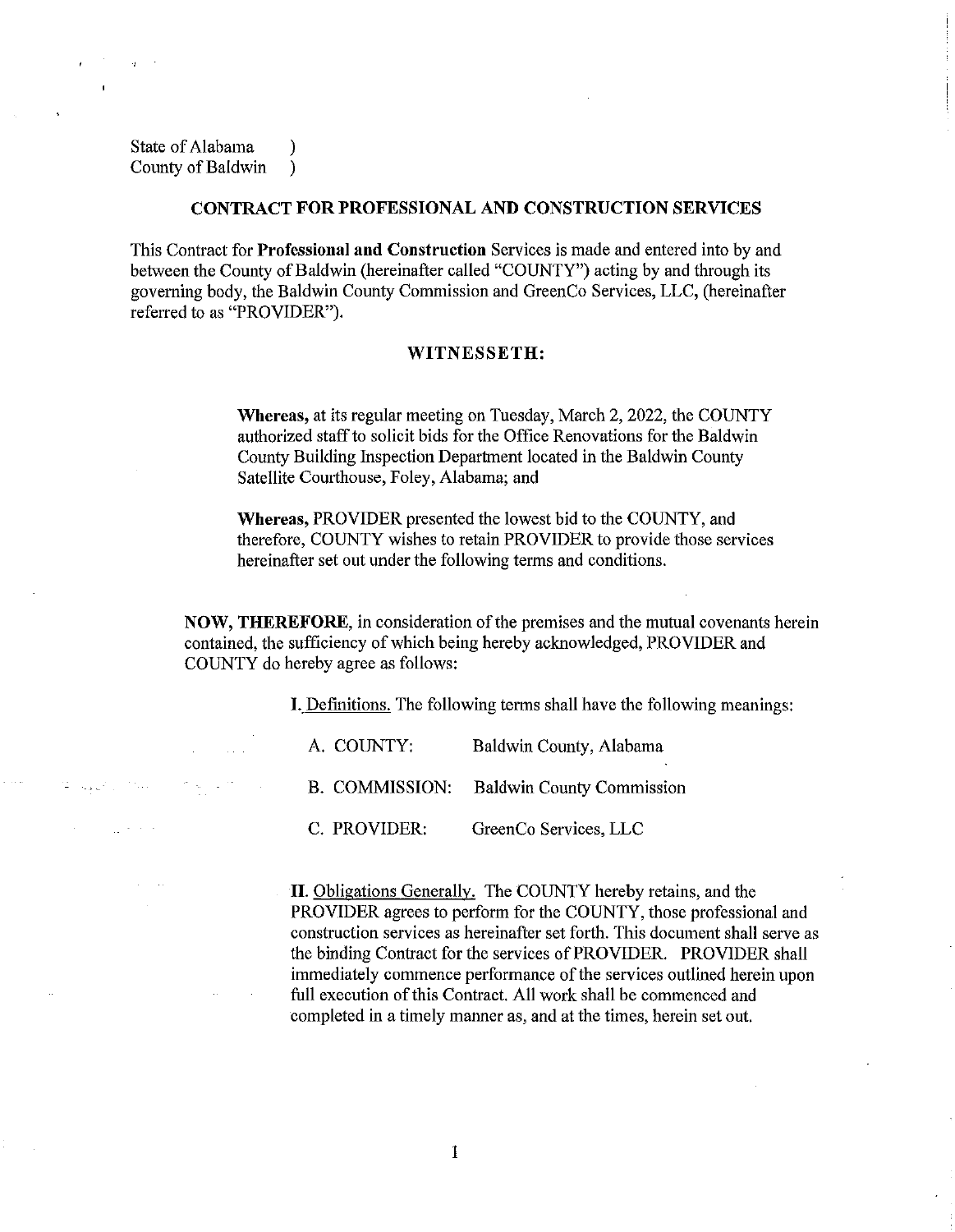**III.** Recitals Included. The above recitals and statements are incorporated as part of this Contract and shall have the effect and enforceability as all other provisions herein.

**IV.** Professional Qualifications. For the purpose of this Contract, the PROVIDER represents and warrants to the COUNTY that it possesses the professional, technical, and administrative personnel with the specific experience and training necessary to provide the professional services required herein.

V. No Prohibited Exclusive Franchise. The COUNTY neither perceives nor intends, by this Contract, a granting of an exclusive franchise or violation of Art. I, Section 22 of the Alabama Constitution.

**VI.** Representation/Warranty of Certifications, Etc. PROVIDER represents and warrants that PROVIDER is presently certified, licensed and otherwise permitted under all necessary and applicable laws and regulations to perform the services herein, and that PROVIDER shall renew, maintain, and otherwise ensure that all such certifications, licenses, and permits are current and valid, without interruption, for and through completion of the services. The representation and warranty aforesaid is a material inducement to the COUNTY in entering this Contract, and the parties agree that the breach thereof shall be deemed material at the County's option.

**VII.** Legal Compliance. PROVIDER shall at all times comply with all applicable Federal, State, local and municipal laws and regulations.

VIII. Independent Contractor. PROVIDER acknowledges that it is an independent contractor, and PROVIDER shall at all times remain as such in performing the services under this Contract. PROVIDER is not an employee, servant, partner, or agent of the COUNTY and has no authority, whether express or implied, to contract for or bind the COUNTY in any manner. The parties agree that PROVIDER shall be solely responsible for and shall have full and unqualified control over developing and implementing its own means and methods, as it deems necessary and appropriate in providing the aforementioned services, and that the COUNTY's interests herein are expressly limited to the results of said services. PROVIDER is not entitled to unemployment insurance benefits, and PROVIDER is responsible for and obligated to pay any and all federal and state income tax on any monies paid pursuant to this Contract.

IX. No Agency Created. It is neither the express nor the implied intent of PROVIDER or COUNTY to create an agency relationship pursuant to this Contract. Therefore, the PROVIDER does not in any manner act on behalf of COUNTY,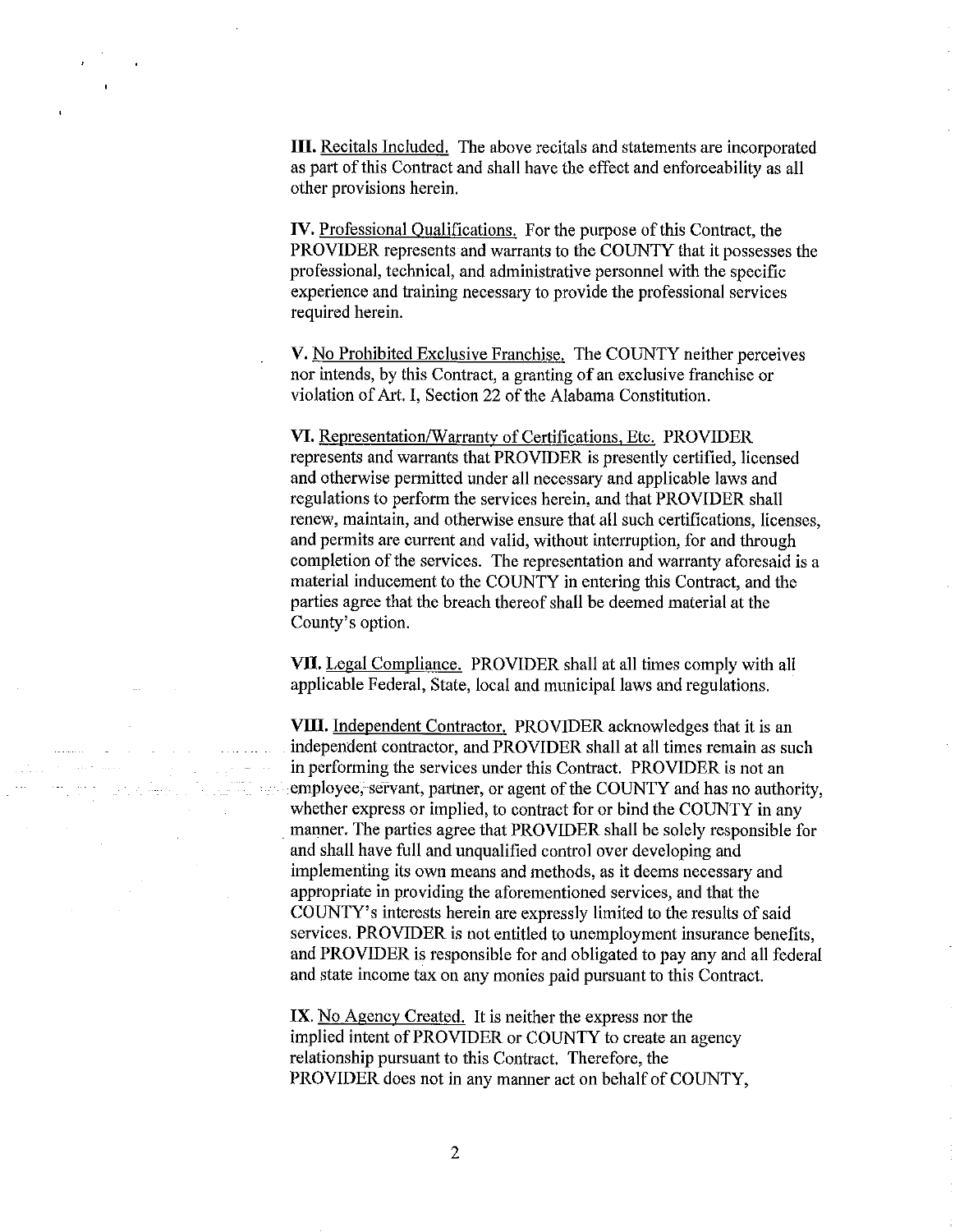and the creation of such a relationship is prohibited and void.

X. Unenforceable Provisions. If any one or more of the provisions contained herein shall, for any reason, be held to be invalid, illegal or unenforceable in any respect, then such provision or provisions shall be deemed severable from the remaining provisions hereof, and such invalidity, illegality or unenforceability shall not affect any other provision hereof. This Contract shall be construed as if such invalid, illegal or unenforceable provision had never been contained herein.

**XI.** Entire Agreement. This Contract represents the entire and integrated agreement between COUNTY and PROVIDER and supersedes all prior negotiations, representations, or agreements, either written or oral. This Contract may be amended only by written instrument signed by all parties.

**XII.** Failure to Strictly Enforce Performance. The failure of the COUNTY to insist upon the strict performance of any of the terms, covenants, agreements and conditions of this Contract shall not constitute, and shall never be asserted by PROVIDER as constituting, a default or be construed as a waiver or relinquishment of the right of the COUNTY to thereafter enforce any such term, covenant, agreement, or condition, but the same shall continue in full force and effect.

**XIII.** Assignment. This Contract or any interest herein shall not be assigned transferred or otherwise encumbered by PROVIDER without the prior written consent of the COUNTY, which may be withheld or granted in the sole discretion of the COUNTY.

**XIV.** Ownership of Documents/Work. The COUNTY shall be the owner of all copyright or other intellectual property rights in reports, documents and deliverables produced and paid for under this Contract, and to the extent permitted by Alabama law, any such material may be reproduced and reused at the discretion of the COUNTY without payment of further consideration. PROVIDER shall not transfer, disclose, or otherwise use such information for any purpose other than in performance of the services hereunder, without the COUNTY's prior written consent, which may be withheld or granted in the sole discretion of the COUNTY.

XV. Notice. Notice required herein shall be in writing, unless otherwise allowed, and said notice shall be deemed effective when received at the following addresses:

السوابين والسالا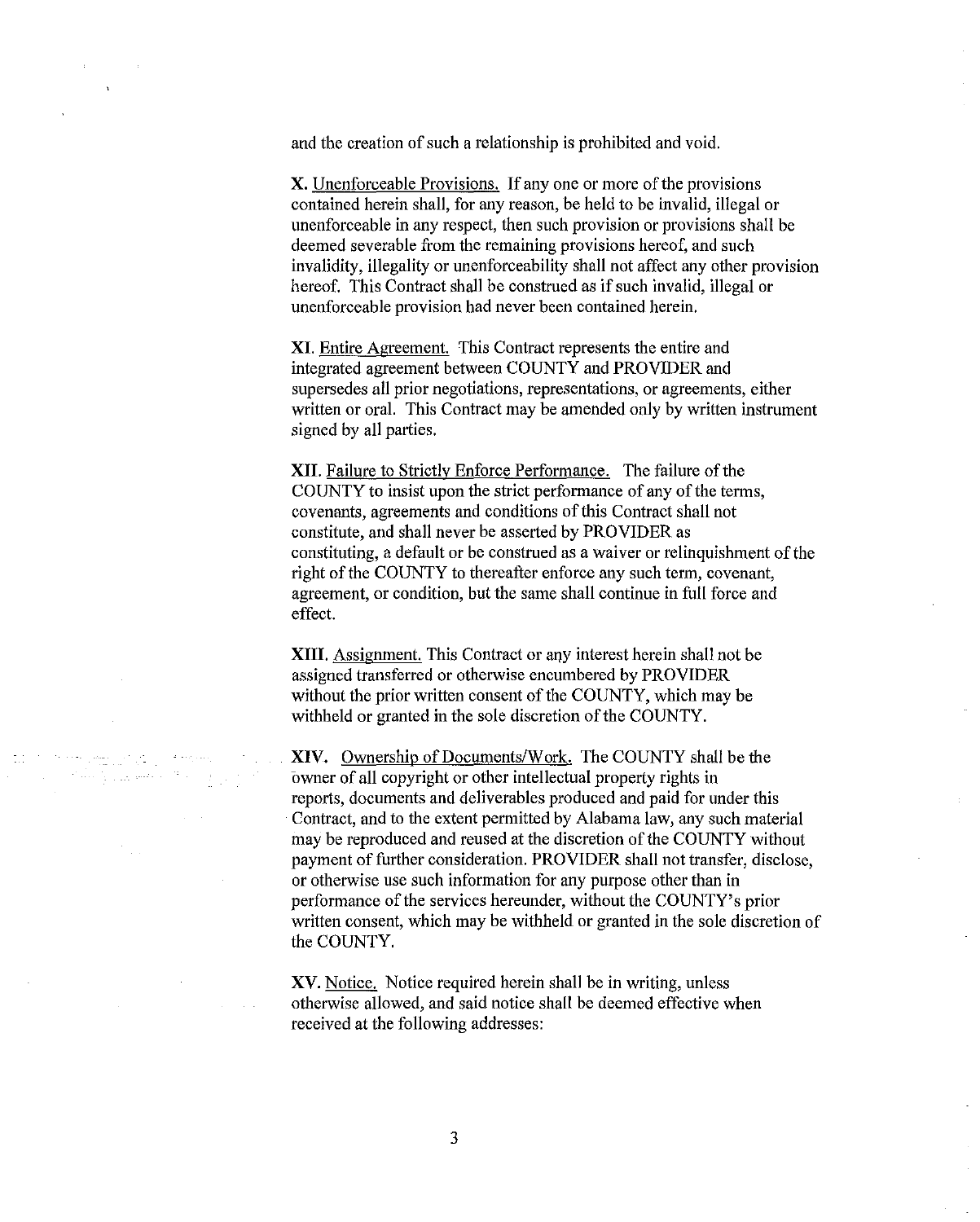costs that would otherwise be incurred and/or necessitated by the provisions herein shall be alleviated for either party by such event or effect.

**XXIV.** Indemnification. Provider shall indemnify, defend and hold County, and its Commissioners, affiliates, employees, agents, and representatives (collectively "County") harmless from and against any and all claims, demands, liabilities, damages, losses, judgments, costs, and expenses including, without limitations, attorneys' fees and costs, for any and all personal injury (including death) and property damage of any kind or nature whatsoever, incurred by, asserted against, or imposed upon County, as a result of or in any manner related to provision of services hereunder, or any act or omission, by Provider. Contractor shall provide the COUNTY with proof of general liability coverage including the COUNTY as an additional insured. This indemnification shall survive the expiration or termination of this Contract.

**XXV.** Number of Originals. This Contract shall be executed with three (3) originals, each of which are equally valid as an original.

**XXVI:** Governing Law: This Contract in all respects, including without limitation its formation, validity, construction, enforceability and available remedies, shall be governed by the laws of the State of Alabama, without regard to Alabama conflict of law principles.

**XXVII:** Insurance: Prior to performing services pursuant to this Contract. Provider shall carry, with insurers satisfactory to County, throughout the term of hereof, Auto Liability Insurance, including owned, hired and non-owned vehicles, with limits of not less than \$1,000,000, combined single limit, for both bodily injury liability and property damage liability each occurrence; Commercial General Liability Insurance, including all contractual liability hereunder, with limits not less than \$1,000,000, combined single limit, for both bodily injury liability and property damage liability each occurrence; and Worker's Compensation Insurance, meeting the statutory limits of the State of Alabama and Employer's Liability Insurance fully covering all employees and supervisors participating in the work at the subject property site. All liability insurance shall name the County as an additional insured. Prior to commencing operations hereunder, a Certificate of Insurance evidencing such coverage, satisfactory to County, shall be furnished to County, which shall specifically state that such insurance shall provide for at least ten (10) days' notice to County in the event of cancellation, termination or any change in such insurance policies. The workers compensation certificate shall bear an endorsement clearly evidencing a waiver of the right of subrogation against County and County Representatives. Should Provider fail to furnish current evidence upon demand of any insurance required hereunder, or in the event of cancellation, termination or change in any such

and Caption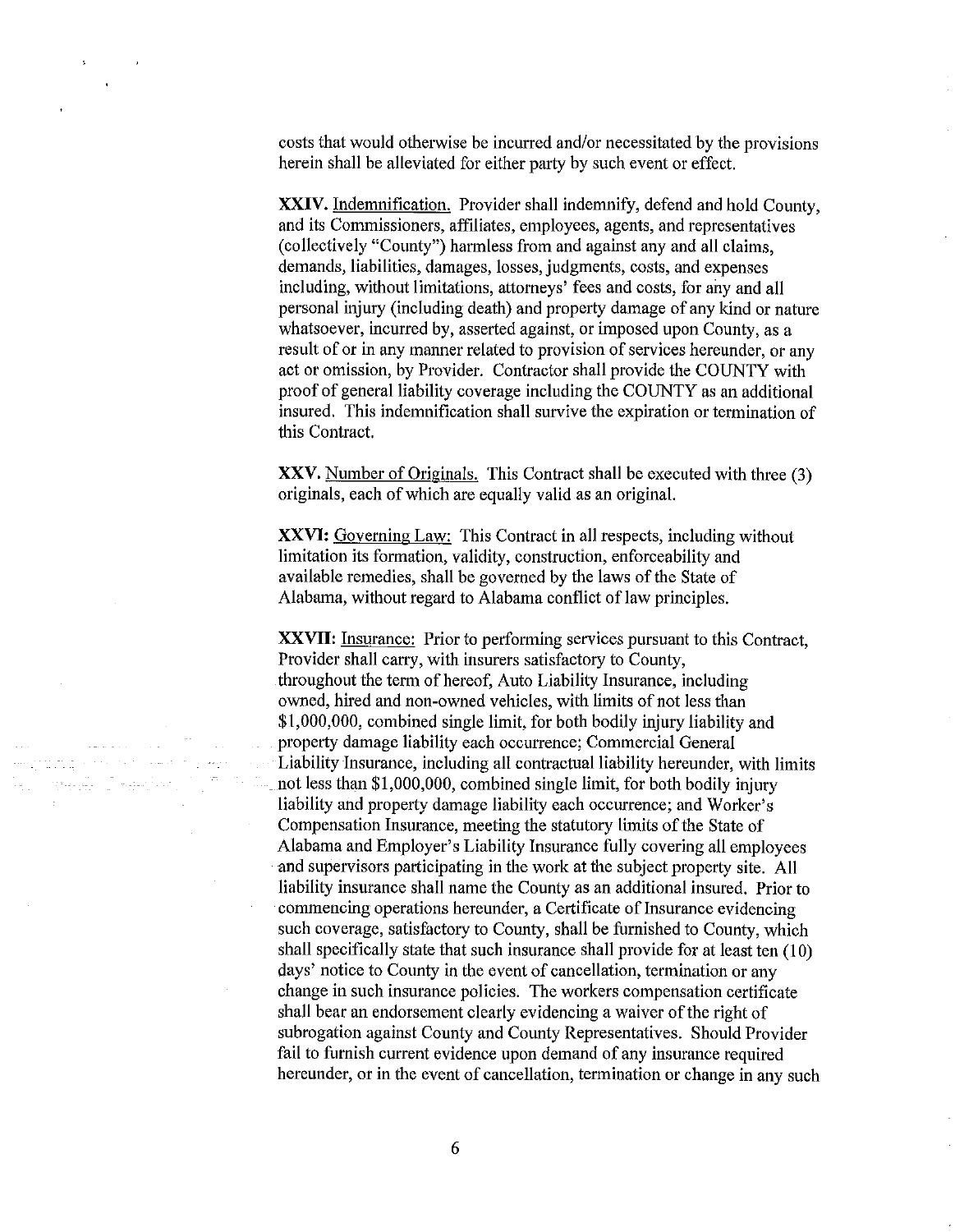insurance, County may, at its option, suspend this Contract until insurance is obtained, terminate this Contract immediately without further action, or hold Provider in material default and pursue any and all remedies available.

IN WITNESS WHEREOF, the parties hereto have executed this contract on the last day of execution by the COUNTY as written below.

COUN JAMES E. BALL, Chairman

 $\mathcal{E}$ 

ATTEST:

RONALD J. CINK **Budget Director** 

2022.



 $\mathcal{D}$ 

State of Alabama

County of Baldwin a Notary Public in and for said County, in said State, hereby certify that, James E. Ball., whose name as Chairman of Baldwin County Commission, and Ronald J. Cink, whose name as Budget Director, are known to me, acknowledged before me on this day that, being informed of the contents of the Contract for Professional and Construction Services, they, as such officers and with full authority, executed same knowingly and with full authority to do so on behalf of said Commission.

GIVEN under my hand and seal on this the  $\sqrt{4\pi}$  day of

Notary Public My Commission Expires

My Commission Expires: December 28, 2024

## SIGNATURE PAGE AND NOTARY PAGE TO FOLLOW